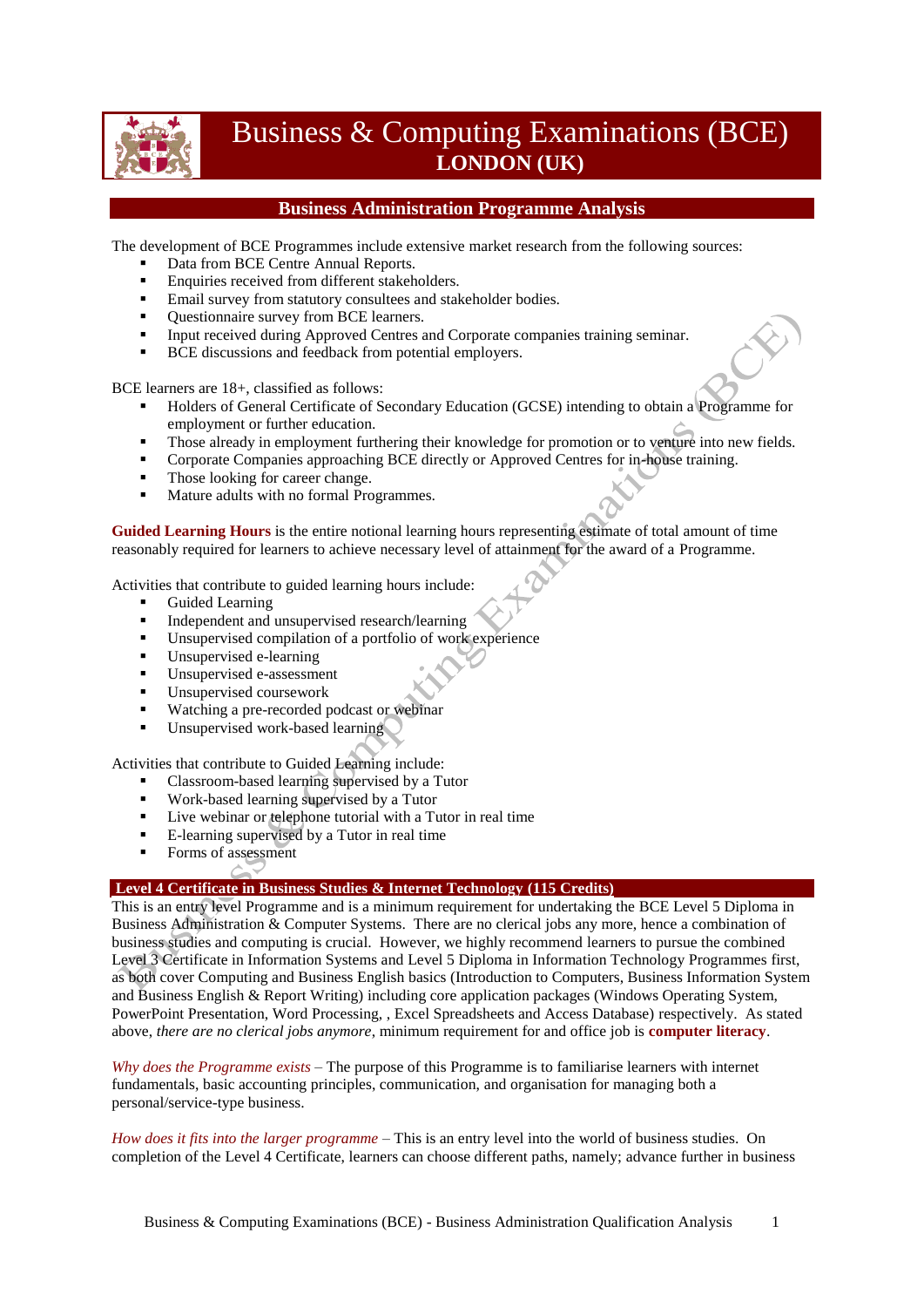studies or branch to Accounting, Project Management, Business Economics, Management, Human Resource, Marketing, Finance, Administrative or Hospitality.

*For who it was designed* – The Programme is designed for 18 year olds and above, with little or no business knowledge.

*How it will benefit learners* – The importance of business studies cannot be over emphasized, everything we do on a daily basis – be it personal or professional, revolves on business issues.

#### *Units:*

- HTML Internet Technology
- Accounting Principles
- Business Communication
- Business Organisation
- Business Maths

**HTML Internet Technology** - HyperText Markup Language (HTML) is a language to specify the structure of documents for retrieval across the Internet using browser programs of the World Wide Web.

**Accounting Principles** - when one starts a business they soon discover that things just don't happen in the real world the way they tell you: Invoices don't get paid by their due dates, adverts don't consistently bring in customers, sales don't continually rise, and profits aren't always there. Think of the accounting system as a wheel whose hub is the general ledger (G/L). Feeding the hub information are the spokes of the wheel.

**Business Communication** – Business Communication encompasses a huge body of knowledge both internal and external for the business. Internal communication includes communication of corporate vision, strategies, plans, corporate culture, shared values and guiding principles, employee motivation and cross-pollination of ideas. External communication includes branding, marketing, advertising, customer relations, public relations, media relations and business negotiations. There different medium used in both internal and external communication. Whatever form it takes, the objective remains the same – to create a business value. Good communication matters because business organisations are made up of people. In business, "communication is everything."

**Business Organisation** - Business organisation is one broad term which encompasses all areas of business management. It is the profession which is assigned with the task of analysing the business needs of the organisation 's employees and stakeholders.

| Unit                               | <b>Pre-requisite</b> | Core-requisite                     | <b>Guided</b><br><b>Learning</b><br><b>Hours</b> | Number of<br><b>Credits</b> |
|------------------------------------|----------------------|------------------------------------|--------------------------------------------------|-----------------------------|
| <b>HTML</b> Internet               | Basic knowledge of   | A pass or higher in Certificate in | 200                                              | 20                          |
| Technology                         | computers and file   | Information Systems or equivalence |                                                  |                             |
|                                    | management.          |                                    |                                                  |                             |
| Accounting                         | None                 | A pass or higher in Certificate in | 200                                              | 20                          |
| Principles                         |                      | Information Systems or equivalence |                                                  |                             |
| <b>Business</b>                    | None                 | A pass or higher in Certificate in | 200                                              | 20                          |
| Communication                      |                      | Information Systems or equivalence |                                                  |                             |
| <b>Business</b>                    | None                 | A pass or higher in Certificate in | 200                                              | 20                          |
| Organisation                       |                      | Information Systems or equivalence |                                                  |                             |
| <b>Business Maths</b>              | None                 | A pass or higher in Certificate in | 200                                              | 20                          |
|                                    |                      | Information Systems or equivalence |                                                  |                             |
| Coursework (Project) for all units |                      |                                    | 150                                              | 15                          |

**Business Maths** – Mathematical formulas and documents used regularly in business; including fractions, discounts, interest rates, bonds and insurance.

| <b>Rules of combination:</b> | All units are mandatory |
|------------------------------|-------------------------|
| Age Group:                   | 18+                     |
| <b>Programme Type:</b>       | Vendor/Industry         |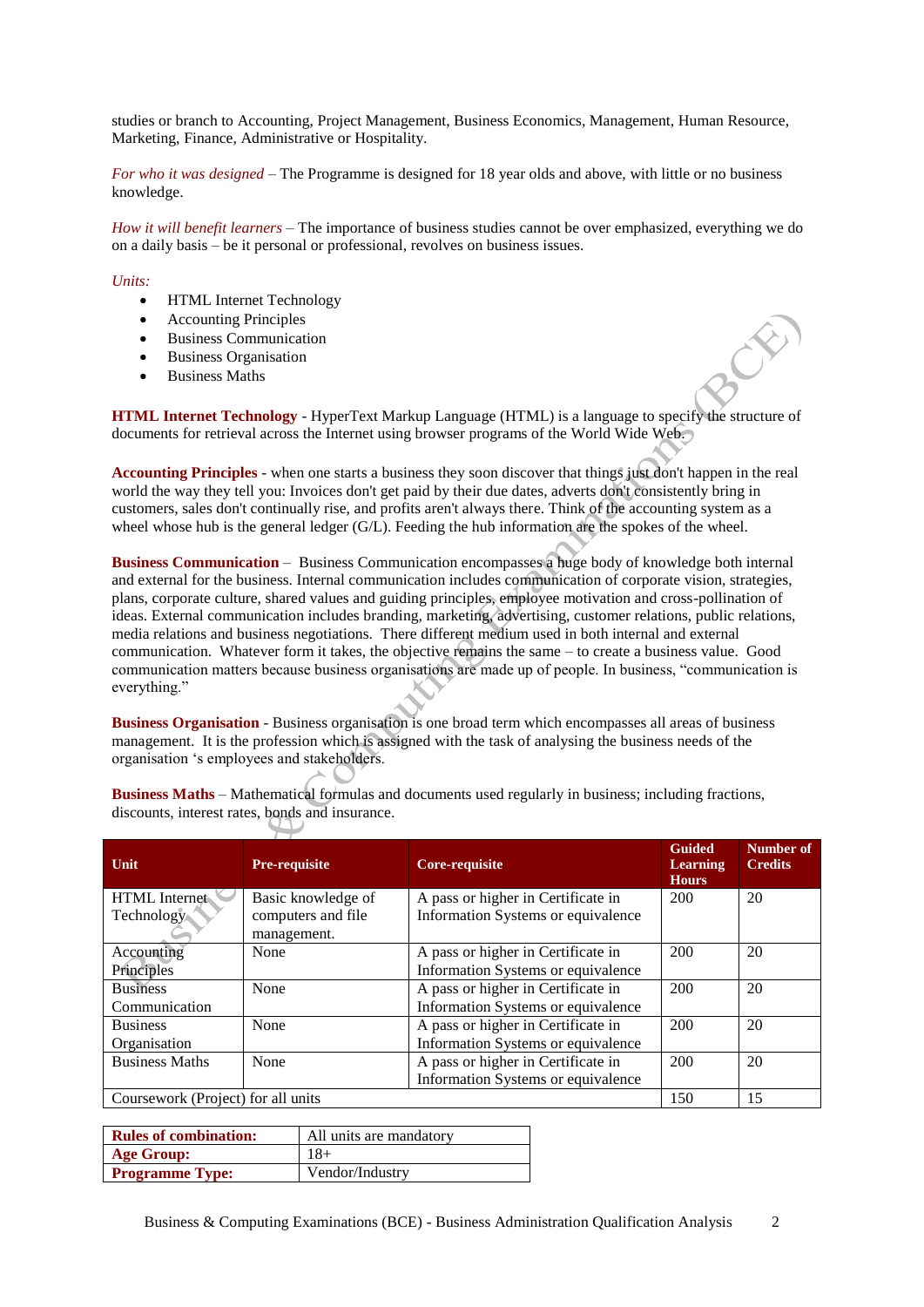Business et Computing Examinations (BCK)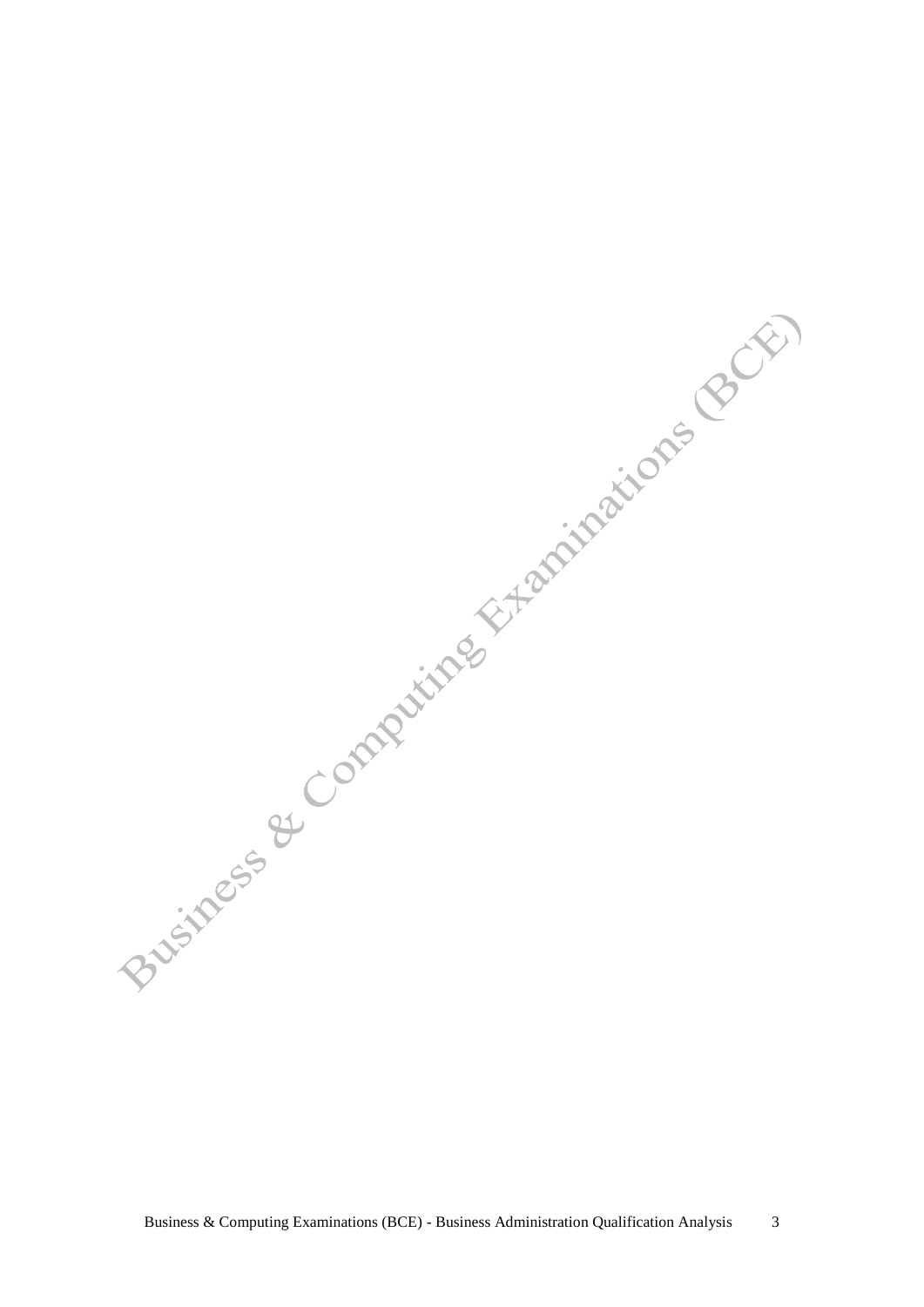#### **HTML Internet Technology Learning Hours Information Sheet**

[see Diploma in Web Design]

 $\left\langle \cdot \right\rangle$ 

|     |                                                  |                |                      |                    | <b>Notional Learning Hours</b> |                   |                   |              |
|-----|--------------------------------------------------|----------------|----------------------|--------------------|--------------------------------|-------------------|-------------------|--------------|
|     | <b>Unit Titles</b>                               | <b>Credits</b> | Guided /             | <b>Independent</b> | <b>Research</b>                | <b>Assessment</b> | <b>Coursework</b> | <b>Total</b> |
|     |                                                  |                | <b>Contact</b>       | <b>Learning</b>    | <b>Activities /</b>            | (self/class)      |                   |              |
|     |                                                  |                | <b>Learning</b>      |                    | <b>Group Work</b>              |                   |                   |              |
| 01  | Introduction to financial accounting             | 2.0            |                      |                    |                                |                   |                   | 20           |
| 02  | Double-entry principles                          | 2.0            |                      |                    |                                |                   |                   | 20           |
| 03  | General ledger                                   | 2.0            |                      |                    |                                |                   |                   | 20           |
| 04  | Recording transactions                           | 2.0            |                      |                    |                                |                   |                   | 20           |
| 05  | Trial balance, profit and loss and balance sheet | 2.0            |                      |                    |                                |                   |                   | 20           |
| 06  | Purchases journal                                | 2.0            |                      |                    |                                |                   |                   | 20           |
| 07  | Value Added Tax (VAT)                            | 2.0            |                      |                    |                                |                   |                   | 20           |
| 08  | Cash book                                        | 2.0            |                      |                    |                                |                   |                   | 20           |
| -09 | <b>Business organisations</b>                    | 2.0            |                      |                    |                                |                   |                   | 20           |
| 10  | Final accounts                                   | 2.0            | $\underline{\delta}$ | n                  |                                |                   |                   | 20           |
|     |                                                  | <b>20.0</b>    | 80                   |                    |                                |                   |                   | 200          |

#### **Accounting Principles Learning Hours Information Sheet**

|    | <b>Business Communication Learning Hours Information Sheet</b> |                |                                |                    |                     |                   |                   |              |  |  |  |  |
|----|----------------------------------------------------------------|----------------|--------------------------------|--------------------|---------------------|-------------------|-------------------|--------------|--|--|--|--|
|    |                                                                |                | <b>Notional Learning Hours</b> |                    |                     |                   |                   |              |  |  |  |  |
|    | <b>Unit Titles</b>                                             | <b>Credits</b> | <b>Guided</b> /                | <b>Independent</b> | <b>Research</b>     | <b>Assessment</b> | <b>Coursework</b> | <b>Total</b> |  |  |  |  |
|    |                                                                |                | <b>Contact</b>                 | <b>Learning</b>    | <b>Activities /</b> | (self/class)      |                   |              |  |  |  |  |
|    |                                                                |                | <b>Learning</b>                |                    | <b>Group Work</b>   |                   |                   |              |  |  |  |  |
| 01 | <b>Business communication skills</b>                           | 2.0            |                                |                    |                     |                   |                   | 20           |  |  |  |  |
| 02 | <b>Business communication elements</b>                         | 2.0            |                                |                    |                     |                   |                   | 20           |  |  |  |  |
| 03 | <b>Effective communication</b>                                 | 2.0            |                                |                    |                     |                   |                   | 20           |  |  |  |  |
| 04 | <b>Active listening</b>                                        | 2.0            |                                |                    |                     |                   |                   | 20           |  |  |  |  |
| 05 | Designing effective messages                                   | 2.0            |                                |                    |                     |                   |                   | 20           |  |  |  |  |
| 06 | Oral presentation                                              | 2.0            |                                |                    |                     |                   |                   | 20           |  |  |  |  |
| 07 | <b>Business writing</b>                                        | 2.0            |                                |                    |                     |                   |                   | 20           |  |  |  |  |
| 08 | Communication strategy planning tools                          | 2.0            |                                |                    |                     |                   |                   | 20           |  |  |  |  |
| 09 | Terms of reference                                             | 2.0            |                                |                    |                     |                   |                   | 20           |  |  |  |  |
| 10 | CV design                                                      | 2.0            |                                |                    |                     |                   |                   | 20           |  |  |  |  |
|    |                                                                | <b>20.0</b>    | 80                             |                    |                     |                   |                   | 200          |  |  |  |  |
|    |                                                                |                |                                |                    |                     |                   |                   |              |  |  |  |  |

# **Business Communication Learning Hours Information Sheet**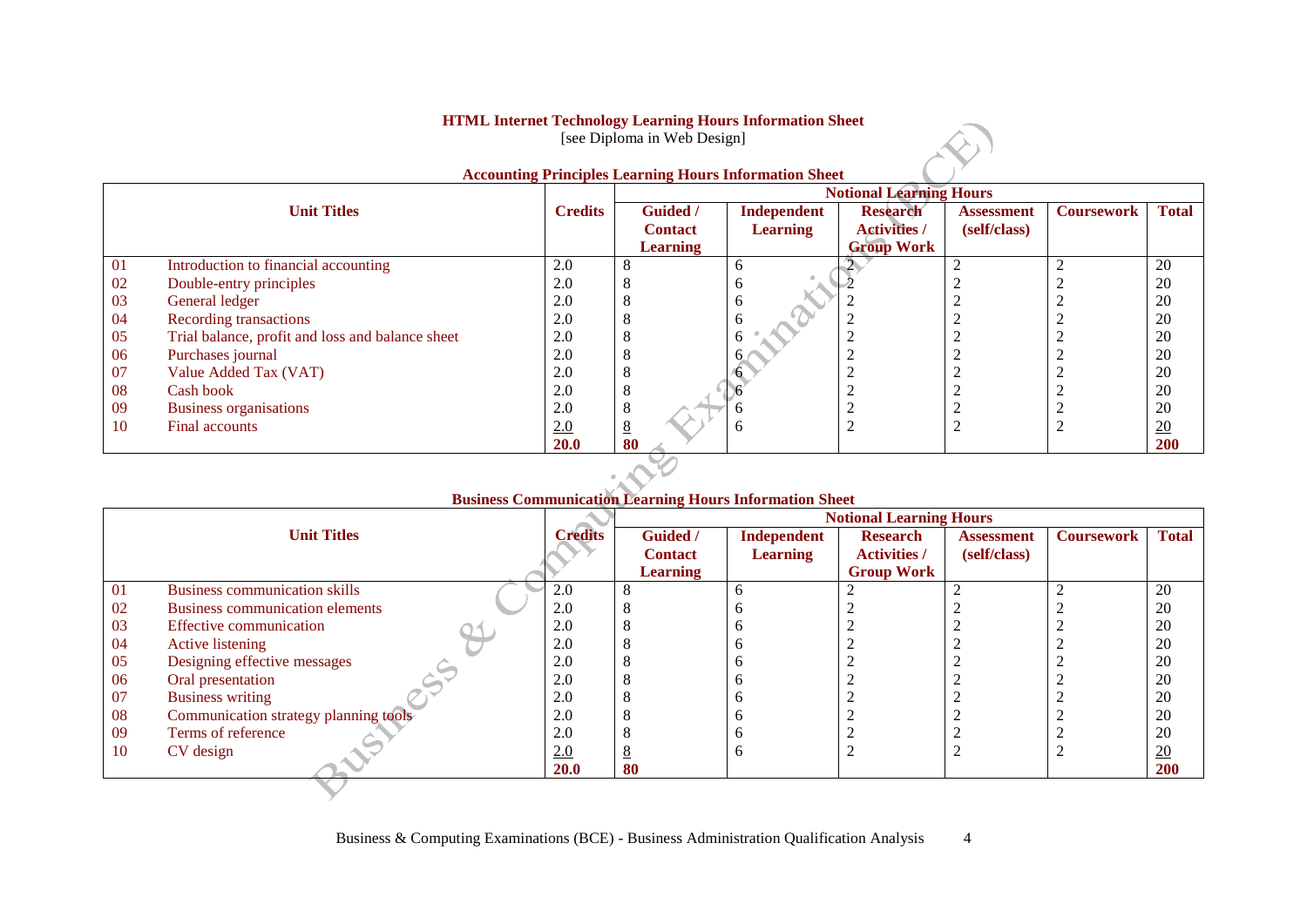|    |                                       |                |                 | <u>Dusiness Organisation Ecarning Hours Information Sheet</u> | <b>Notional Learning Hours</b> |                   |                   |              |  |
|----|---------------------------------------|----------------|-----------------|---------------------------------------------------------------|--------------------------------|-------------------|-------------------|--------------|--|
|    | <b>Unit Titles</b>                    | <b>Credits</b> | Guided /        | Independent                                                   | <b>Research</b>                | <b>Assessment</b> | <b>Coursework</b> | <b>Total</b> |  |
|    |                                       |                | <b>Contact</b>  | <b>Learning</b>                                               | <b>Activities /</b>            | (self/class)      |                   |              |  |
|    |                                       |                | <b>Learning</b> |                                                               | <b>Group Work</b>              |                   |                   |              |  |
| 01 | <b>Business economics</b>             | 2.0            |                 |                                                               |                                |                   |                   | 20           |  |
| 02 | Competitive advantage                 | 2.0            |                 |                                                               |                                |                   |                   | 20           |  |
| 03 | <b>Banking industry</b>               | 2.0            |                 |                                                               |                                |                   |                   | 20           |  |
| 04 | <b>Business organisations</b>         | 2.0            |                 |                                                               |                                |                   |                   | 20           |  |
| 05 | Hierarchy of authority                | 2.0            |                 |                                                               |                                |                   |                   | 20           |  |
| 06 | Business organisational structures    | 2.0            |                 | n                                                             |                                |                   |                   | 20           |  |
| 07 | Importance of business location       | 2.0            |                 |                                                               |                                |                   |                   | 20           |  |
| 08 | <b>Business transaction documents</b> | 2.0            |                 | n                                                             |                                |                   |                   | 20           |  |
| 09 | <b>Business finance</b>               | 2.0            |                 |                                                               |                                |                   |                   | 20           |  |
| 10 | Business accounting                   | 2.0            |                 |                                                               |                                |                   |                   | 20           |  |
|    |                                       | <b>20.0</b>    | 80              |                                                               |                                |                   |                   | <b>200</b>   |  |

#### **Business Organisation Learning Hours Information Sheet**

### **Business Maths Learning Hours Information Sheet**

|     |                                                      |                  | <b>Notional Learning Hours</b> |                 |                     |                   |                   |              |
|-----|------------------------------------------------------|------------------|--------------------------------|-----------------|---------------------|-------------------|-------------------|--------------|
|     | <b>Unit Titles</b>                                   | <b>Credits</b>   | Guided /                       | Independent     | <b>Research</b>     | <b>Assessment</b> | <b>Coursework</b> | <b>Total</b> |
|     |                                                      |                  | <b>Contact</b>                 | <b>Learning</b> | <b>Activities /</b> | (self/class)      |                   |              |
|     |                                                      |                  | <b>Learning</b>                |                 | <b>Group Work</b>   |                   |                   |              |
| 01  | <b>Whole Numbers, Fractions and Decimals</b>         | 2.0 <sub>1</sub> |                                | h               |                     |                   |                   | 20           |
| 02  | <b>Banking terminology</b>                           | 2.0              |                                |                 |                     |                   |                   | 20           |
| 03  | <b>Equations and Percentages</b>                     | 2.0              |                                |                 |                     |                   |                   | 20           |
| -04 | Trade and Cash Discounts, Markup, Markdown & Payroll | 2.0              |                                |                 |                     |                   |                   | 20           |
| 05  | Simple and Compound Interest; Promissory Notes       | 2.0              |                                |                 |                     |                   |                   | 20           |
| 06  | <b>Future/Present Values and Annuities</b>           | 2.0              |                                |                 |                     |                   |                   | 20           |
| 07  | <b>Consumer Credit</b>                               | 2.0              |                                |                 |                     |                   |                   | 20           |
| 08  | Financial Statements, Depreciation and Inventory     | 2.0              |                                |                 |                     |                   |                   | 20           |
| -09 | Taxes, Insurance and Shares/Bonds                    | 2.0              |                                |                 |                     |                   |                   | 20           |
| 10  | <b>Business Statistics</b>                           | 2.0              |                                | n               | $\overline{2}$      |                   |                   | 20           |
|     |                                                      | <b>20.0</b>      | 80                             |                 |                     |                   |                   | 200          |
|     |                                                      |                  |                                |                 |                     |                   |                   |              |
|     |                                                      |                  |                                |                 |                     |                   |                   |              |
|     |                                                      |                  |                                |                 |                     |                   |                   |              |
|     |                                                      |                  |                                |                 |                     |                   |                   |              |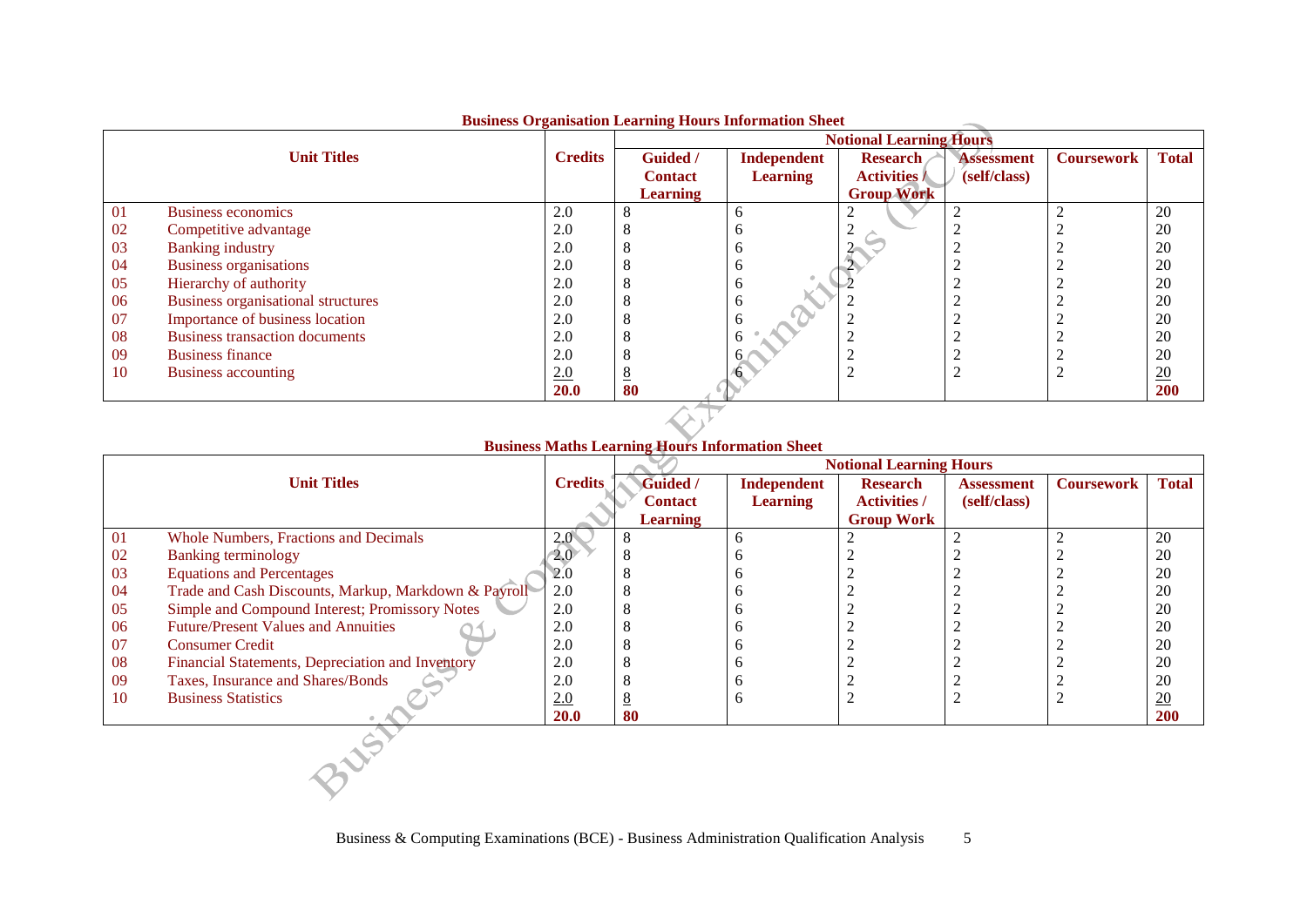#### **Level 5 Diploma in Business Administration & Computer Systems (145 Credits)**

The Business Administration Programme provide learners with a wide range of educational opportunities and prepares them to pursue a range of careers in the fields of accounting, banking, insurance, purchasing, entrepreneurship, marketing, tourism, government, not-for-profit and international business. Business Administration Programme provides access to theoretical training and practical experience in all functional areas of business organisations and help learners develop the knowledge and skills necessary to deal with the continually changing needs of organisations. Learners develop essential skills and knowledge in business by covering the theory and practices of administration.

*Why does the Programme exists* – To discover vital topics in accounting, administration and social issues, important for learners to be competitive. The introductory knowledge imparted in the certificate level is expanded further and make learners fully understand how organisations operate.

*How does it fits into the larger programme* – Every organisation needs a manager, and most importantly, today's world include computer systems. Understanding the role and concepts of technology implementation is crucial for every manager.

*For who it was designed* – The Programme is designed for those who complete the Level 4 Certificate in Business Studies & Internet Technology and interested in pursuing the generic business administration as opposed to a specific fields.

*How it will benefit learners* – Learners will be knowledgeable in a number of fields – computing, economics, accounting, administration and ethics. Learners also achieve academic knowledge required when pursing OB EXHIBITS employment.

#### *Units:*

- Business Computer System
- Accounting
- **•** Business Administration
- Economics
- Business Ethics

**Business Computer Systems** - In the modern workplace, it is imperative that technology works both effectively and reliably. Computer and information system managers play a vital role in the implementation of technology within the organisations. Computer and information system managers plan, coordinate, and direct research and facilitate the computer-related activities of firms. They help determine both technical and business goals in consultation with top management and make detailed plans for the accomplishment of these goals. This requires a strong understanding of both technology and business practices.

**Accounting** – Accounting is the backbone of business. Ethical and professional accounting forms a clear financial image of a business and allow managers to make informed decisions, keep investors abreast of developments in the business, and check business profitable. Accountancy (profession) or accounting (methodology) is the measurement, disclosure or provision of assurance about financial information that helps managers, investors, tax authorities and other decision makers make resource allocation decisions.

**Business Administration** – A rapidly changing economy means more opportunities for those who have specific business administration knowledge and skills. The concept of business administration encompasses all aspects of owning and operating a business. This includes everything from business management to marketing of the goods and services being offered.

**Economics** – Economics is the study of how people choose to use resources. Resources include the time and talent people have available, the land, buildings, equipment, and other tools on hand, and the knowledge of how to combine them to create useful products and services. We need economics because we as individuals and as a society, experience scarcity (of raw materials, of goods and services, of time, and so on) in relationship to our ever-growing needs and wants. Economics examine how we make choices: a new car or college tuition; more hospitals or more highways; more free time or more income from work? It gives us a way of understanding how to make best use of natural resources, machinery, and people's work efforts. The beauty of studying Economics is that one is given an insight into so many different subject areas. Economic issues are interrelated with the study of Business, Law, Accounting, Politics, Sociology, History, Land and Property Management,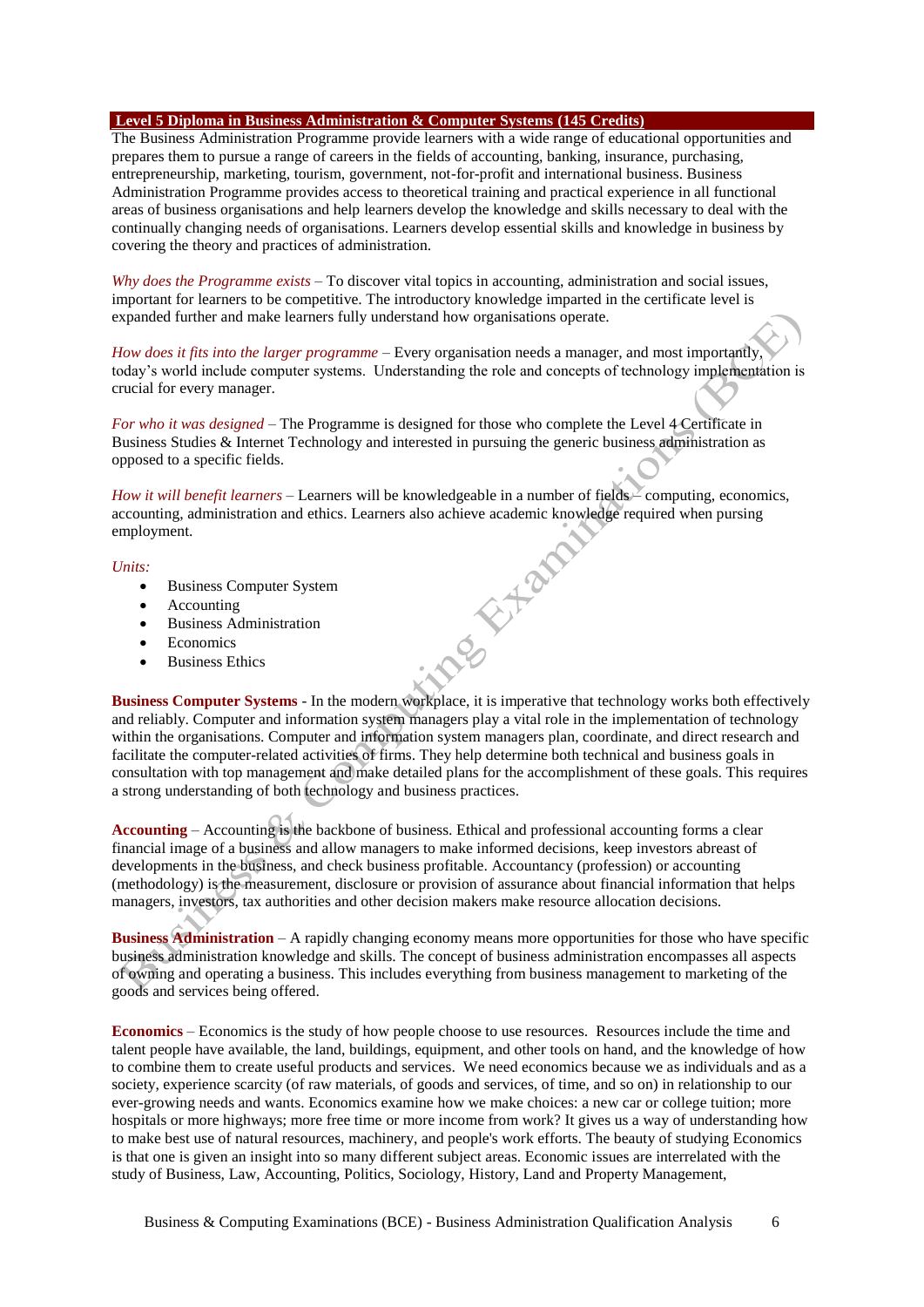Engineering….the list is endless! Almost every subject area has to consider certain issues that are classed as 'Economics' to help learners understand how and why decisions are made. For example in the study of Construction Management learners need to understand why certain resources are used, how scarcity affects production decisions, and the costs and benefits to the consumer and producer of choosing one product over another. This is Economics!

**Business Ethics** – plays a major role in business administration/management. When business people speak about "business ethics" they usually mean one of three things: (1) avoid breaking the criminal law in one's work-related activity; (2) avoid action that may result in civil law suits against the company; and (3) avoid actions that are bad for the company image. Businesses are especially concerned with these three things since they involve loss of money and company reputation.

| <b>Unit</b>                                     | <b>Pre-requisite</b>                                     | Core-requisite                                                         | <b>Guided</b><br><b>Learning</b><br><b>Hours</b> | <b>Number</b><br>of<br><b>Credits</b> |  |  |
|-------------------------------------------------|----------------------------------------------------------|------------------------------------------------------------------------|--------------------------------------------------|---------------------------------------|--|--|
| <b>Business</b><br>Computer<br><b>Systems</b>   | Basic knowledge of<br>computing and HTML<br>terminology. | A Pass or better in Certificate in<br>Business Studies or equivalence. | 240                                              | 24                                    |  |  |
| Accounting                                      | Basic knowledge of<br>Accounting Principles.             | A Pass or better in Certificate in<br>Business Studies or equivalence. | 200                                              | 20                                    |  |  |
| <b>Business</b><br>Administration               | Basic knowledge of office<br>procedures.                 | A Pass or better in Certificate in<br>Business Studies or equivalence. | 300                                              | 30                                    |  |  |
| Economics                                       | Knowledge of accounting<br>and business terminology.     | A Pass or better in Certificate in<br>Business Studies or equivalence. | 300                                              | 30                                    |  |  |
| <b>Business Ethics</b>                          | Basic knowledge of office<br>procedures.                 | A Pass or better in Certificate in<br>Business Studies or equivalence. | 220                                              | 22                                    |  |  |
| Coursework (Project) for all units<br>19<br>190 |                                                          |                                                                        |                                                  |                                       |  |  |

| <b>Rules of combination:</b> | All units are mandatory |  |
|------------------------------|-------------------------|--|
| <b>Age Group:</b>            | $18+$                   |  |
| <b>Programme Type:</b>       | Vendor/Industry         |  |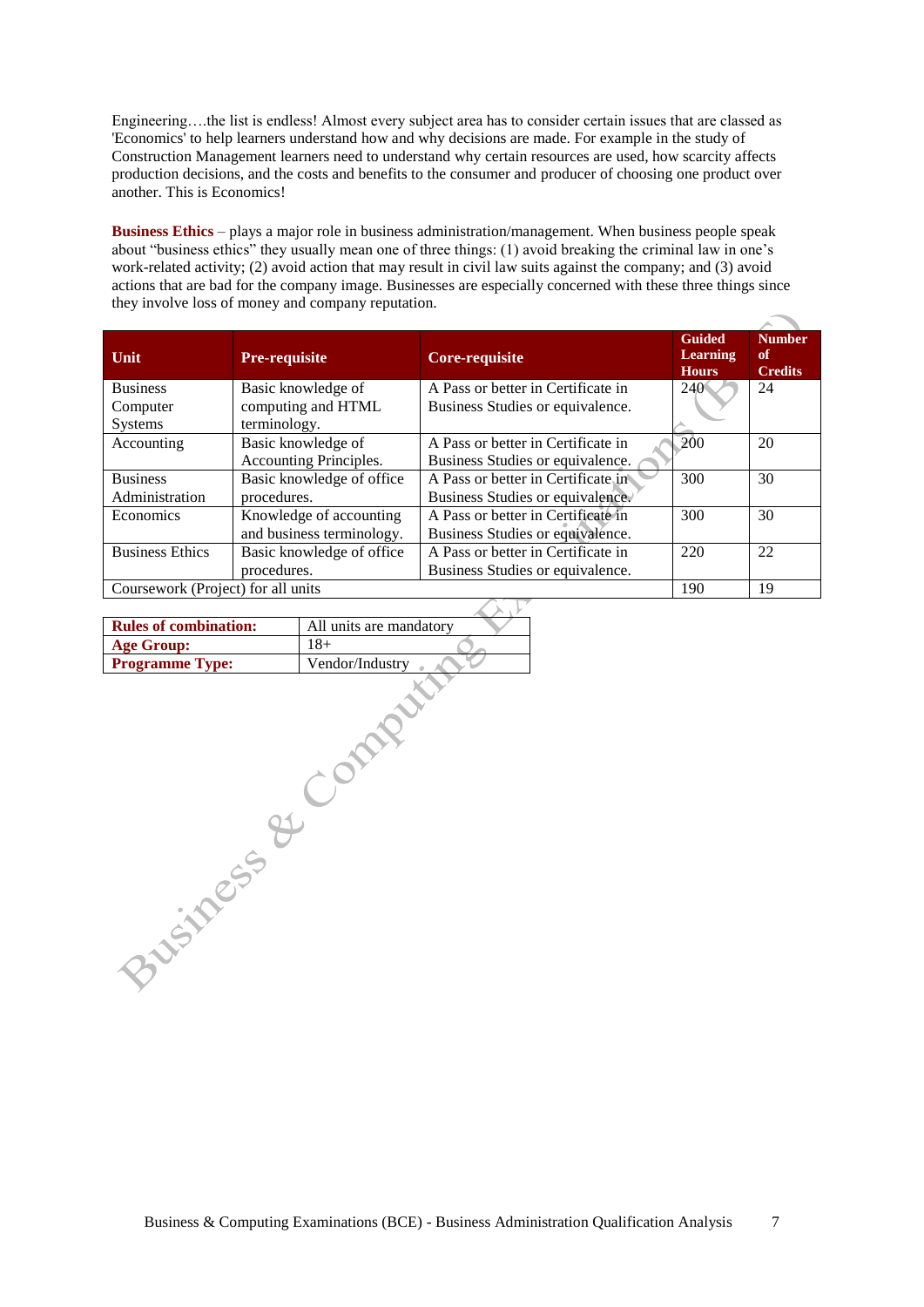#### **Business Computer Systems Learning Hours Information Sheet**

[see Diploma in System Design]

|    |                                                     |                |                 | <b>Notional Learning Hours</b> |                     |                   |                   |              |  |  |
|----|-----------------------------------------------------|----------------|-----------------|--------------------------------|---------------------|-------------------|-------------------|--------------|--|--|
|    | <b>Unit Titles</b>                                  | <b>Credits</b> | <b>Guided</b> / | <b>Independent</b>             | <b>Research</b>     | <b>Assessment</b> | <b>Coursework</b> | <b>Total</b> |  |  |
|    |                                                     |                | <b>Contact</b>  | <b>Learning</b>                | <b>Activities /</b> | (self/class)      |                   |              |  |  |
|    |                                                     |                | <b>Learning</b> |                                | <b>Group Work</b>   |                   |                   |              |  |  |
| 01 | Depreciation                                        | 2.0            |                 |                                |                     |                   |                   | 20           |  |  |
| 02 | Manufacturing accounts                              | 2.0            | 8               |                                |                     |                   |                   | 20           |  |  |
| 03 | Partnership accounts                                | 2.0            | 8               |                                |                     |                   |                   | 20           |  |  |
| 04 | Limited accompany accounts                          | 2.0            | 8               |                                |                     |                   |                   | 20           |  |  |
| 05 | <b>Financial Statements</b>                         | 2.0            | Ō               |                                |                     |                   |                   | 20           |  |  |
| 06 | <b>Statement of Cash Flows</b>                      | 2.0            | 8               |                                |                     |                   |                   | 20           |  |  |
| 07 | Cost-revenue analysis                               | 2.0            | 8               |                                |                     |                   |                   | 20           |  |  |
| 08 | Internal and external accounting information        | 2.0            | 8               |                                |                     |                   |                   | 20           |  |  |
| 09 | Corporate forms of organisations                    | 2.0            | 8               |                                |                     |                   |                   | 20           |  |  |
| 10 | Analytical tools for analysing financial statements | 2.0            | 8               |                                |                     |                   |                   | 20           |  |  |
|    |                                                     | 20.0           | 80              |                                |                     |                   |                   | 200          |  |  |

#### **Accounting Learning Hours Information Sheet**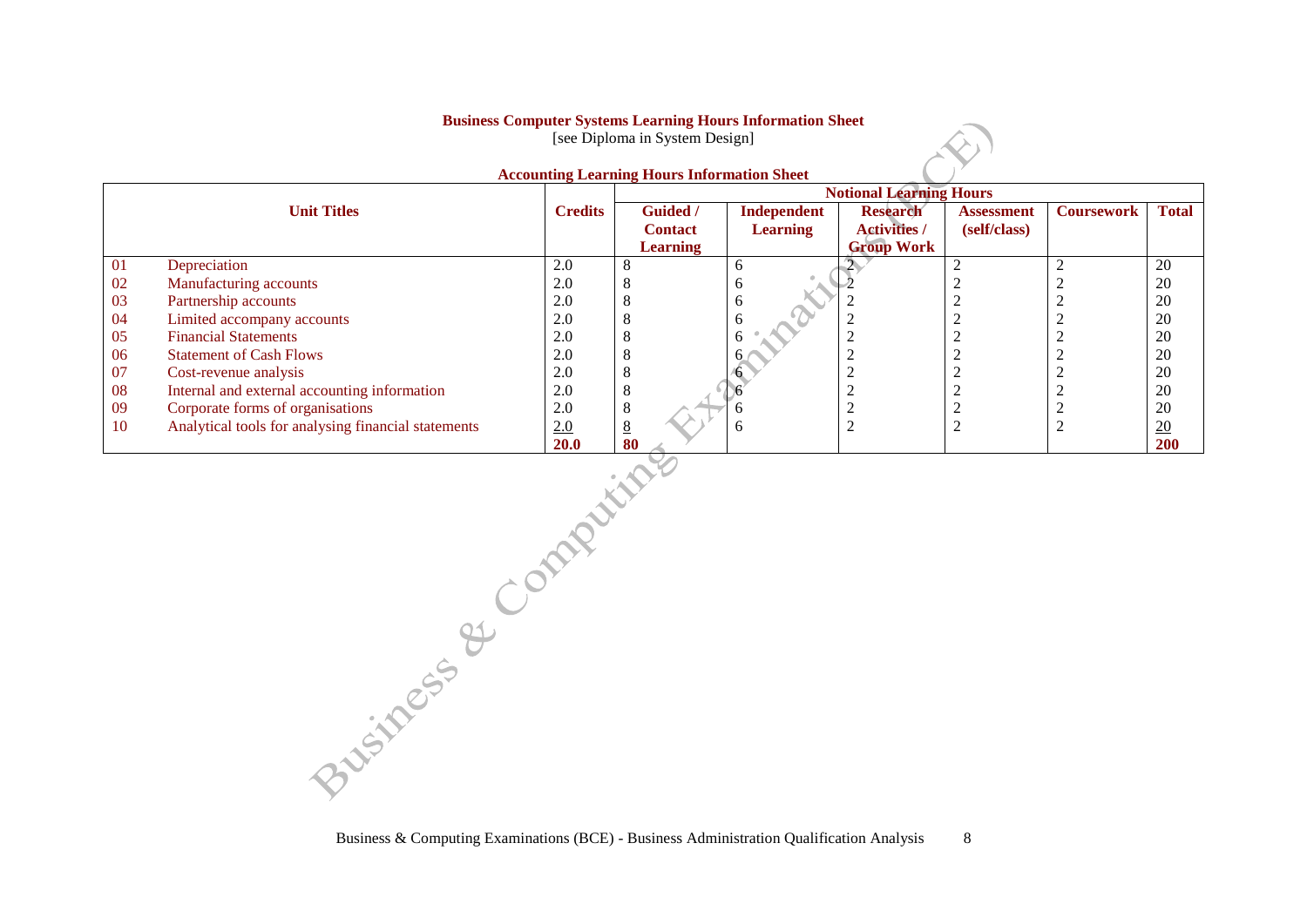|           |                                            |                | разнево теаницион апон пеатище тгой в ниотимпон энесе |                 | <b>Notional Learning Hours</b> |                   |                   |              |
|-----------|--------------------------------------------|----------------|-------------------------------------------------------|-----------------|--------------------------------|-------------------|-------------------|--------------|
|           | <b>Unit Titles</b>                         | <b>Credits</b> | <b>Guided</b> /                                       | Independent     | <b>Research</b>                | <b>Assessment</b> | <b>Coursework</b> | <b>Total</b> |
|           |                                            |                | <b>Contact</b>                                        | <b>Learning</b> | <b>Activities /</b>            | (self/class)      |                   |              |
|           |                                            |                | <b>Learning</b>                                       |                 | <b>Group Work</b>              |                   |                   |              |
| 01        | <b>Principles of Management</b>            | 2.0            |                                                       | 6               |                                | $\mathcal{L}$     |                   | 20           |
| 02        | Corporate social responsibility            | 2.0            |                                                       |                 |                                |                   |                   | 20           |
| 03        | International management and globalisation | 2.0            |                                                       |                 |                                |                   |                   | 20           |
| 04        | Decision making                            | 2.0            |                                                       |                 |                                |                   |                   | 20           |
| 05        | Strategic management                       | 2.0            |                                                       | h               |                                |                   |                   | 20           |
| 06        | Planning                                   | 2.0            |                                                       | h               |                                |                   |                   | 20           |
| 07        | Organisational structure and design        | 2.0            |                                                       |                 |                                |                   |                   | 20           |
| 08        | Human resource management                  | 2.0            |                                                       |                 |                                |                   |                   | 20           |
| 09        | Leadership skills                          | 2.0            |                                                       |                 |                                |                   |                   | 20           |
| <b>10</b> | <b>Motivation theories</b>                 | 2.0            |                                                       |                 |                                |                   |                   | 20           |
| 11        | Groups and teams                           | 2.0            |                                                       |                 |                                |                   |                   | 20           |
| 12        | <b>Effective communication</b>             | 2.0            |                                                       |                 |                                |                   |                   | 20           |
| 13        | <b>Operations management</b>               | 2.0            |                                                       | h               |                                |                   |                   | 20           |
| 14        | Management control                         | 2.0            |                                                       | n               |                                |                   |                   | 20           |
| 15        | Organisation change                        | 2.0            |                                                       | $\underline{8}$ | 2                              |                   |                   | 20           |
|           |                                            | 30.0           | 120                                                   |                 |                                |                   |                   | 300          |

**Business Administration Learning Hours Information Sheet**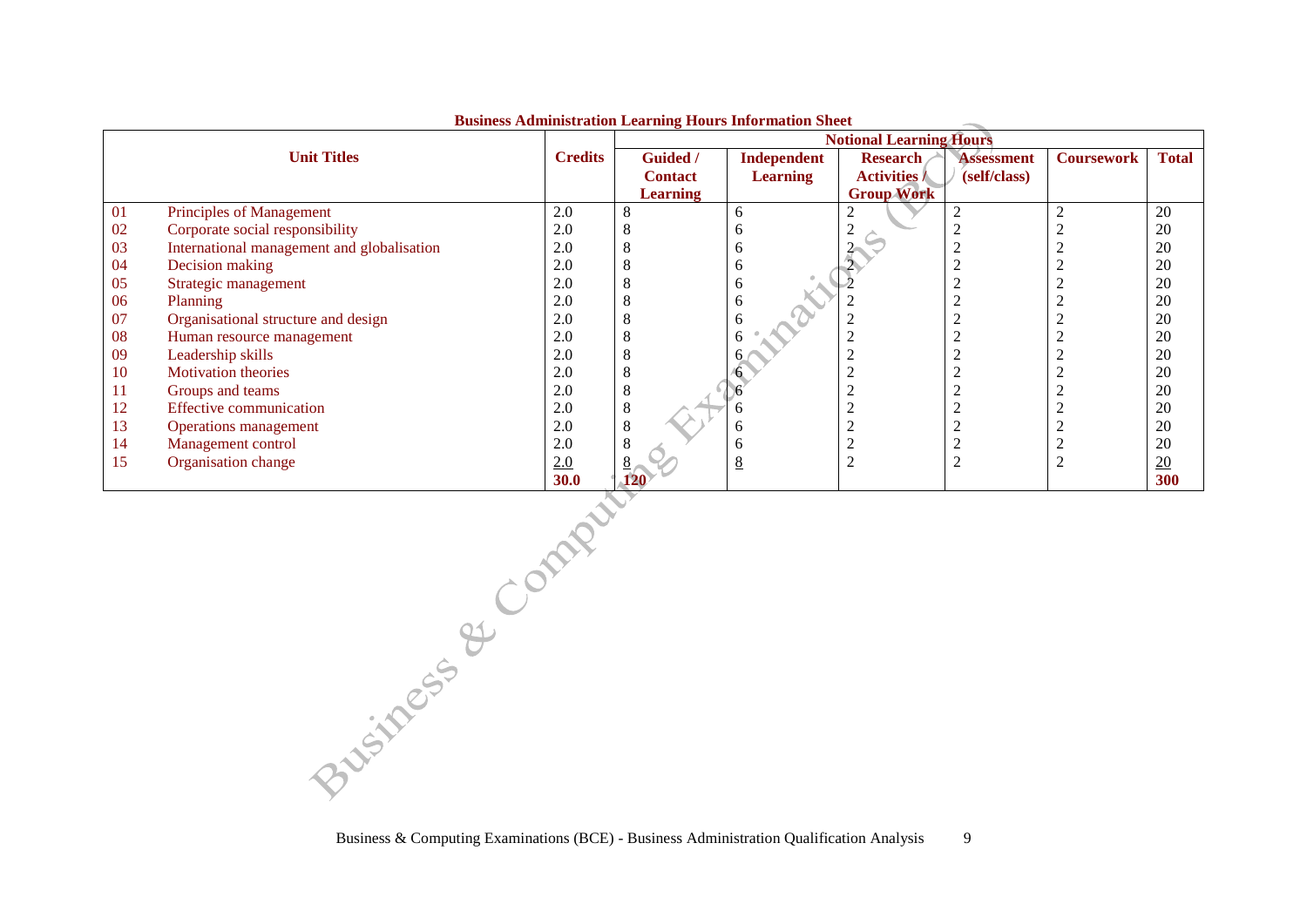| <b>Economics Learning Hours Information Sheet</b> |                                              |                |                 |                    |                                |                   |                   |                 |  |
|---------------------------------------------------|----------------------------------------------|----------------|-----------------|--------------------|--------------------------------|-------------------|-------------------|-----------------|--|
|                                                   |                                              |                |                 |                    | <b>Notional Learning Hours</b> |                   |                   |                 |  |
|                                                   | <b>Unit Titles</b>                           | <b>Credits</b> | Guided /        | <b>Independent</b> | <b>Research</b>                | <b>Assessment</b> | <b>Coursework</b> | <b>Total</b>    |  |
|                                                   |                                              |                | <b>Contact</b>  | <b>Learning</b>    | <b>Activities</b> /            | (self/class)      |                   |                 |  |
|                                                   |                                              |                | <b>Learning</b> |                    | <b>Group Work</b>              |                   |                   |                 |  |
| 01                                                | Introduction to economics                    | 2.0            |                 | 6                  |                                |                   |                   | 20              |  |
| 02                                                | Characteristics of the market system         | 2.0            |                 |                    |                                |                   |                   | 20              |  |
| 03                                                | Theories of demand and supply                | 2.0            |                 |                    |                                |                   |                   | 20              |  |
| 04                                                | Calculating price elasticity of demand       | 2.0            |                 |                    |                                |                   |                   | 20              |  |
| 05                                                | Distinction between public and private goods | 2.0            |                 | h                  |                                |                   |                   | 20              |  |
| 06                                                | Forms of corporate organisations             | 2.0            |                 |                    |                                |                   |                   | 20              |  |
| 07                                                | Competitive markets                          | 2.0            |                 |                    |                                |                   |                   | 20              |  |
| 08                                                | Monopolistic markets                         | 2.0            |                 |                    |                                |                   |                   | 20              |  |
| 09                                                | Oligopolistic markets                        | 2.0            |                 |                    |                                |                   |                   | 20              |  |
| 10                                                | Demand for labour                            | 2.0            |                 |                    |                                |                   |                   | 20              |  |
| 11                                                | Gross domestic product                       | 2.0            |                 |                    |                                |                   |                   | 20              |  |
| 12                                                | Aggregate demand and supply                  | 2.0            |                 |                    |                                |                   |                   | 20              |  |
| 13                                                | <b>Fiscal policy</b>                         | 2.0            |                 |                    |                                |                   |                   | 20              |  |
| 14                                                | UK Banking system and monetary policy        | 2.0            |                 |                    |                                |                   |                   | 20              |  |
| 15                                                | Measurement of economic growth               | 2.0            |                 | h                  | $\overline{2}$                 |                   |                   | $\overline{20}$ |  |
|                                                   |                                              | 30.0           |                 |                    |                                |                   |                   | 300             |  |

## **Economics Learning Hours Information Sheet**

# **Business Ethics Learning Hours Information Sheet**

|    |                                               |                | <b>Notional Learning Hours</b>                |                                       |                                                             |                                   |                   |                  |  |
|----|-----------------------------------------------|----------------|-----------------------------------------------|---------------------------------------|-------------------------------------------------------------|-----------------------------------|-------------------|------------------|--|
|    | <b>Unit Titles</b>                            | <b>Credits</b> | Guided /<br><b>Contact</b><br><b>Learning</b> | <b>Independent</b><br><b>Learning</b> | <b>Research</b><br><b>Activities</b> /<br><b>Group Work</b> | <b>Assessment</b><br>(self/class) | <b>Coursework</b> | <b>Total</b>     |  |
| 01 | Importance of business ethics                 | 2.0            |                                               |                                       |                                                             |                                   |                   | 20               |  |
| 02 | Ethical responsibilities of employees         | 2.0            |                                               |                                       |                                                             |                                   |                   | 20               |  |
| 03 | Ethical theories                              | 2.0            |                                               |                                       |                                                             |                                   |                   | 20               |  |
| 04 | Implications of corporate culture             | 2.0            |                                               |                                       |                                                             |                                   |                   | 20               |  |
| 05 | Corporate social responsibility               | 2.0            |                                               |                                       |                                                             |                                   |                   | 20               |  |
| 06 | Employer/employee rights and responsibilities | 2.0            |                                               |                                       |                                                             |                                   |                   | 20               |  |
| 07 | Ethical challenges posed by technology        | 2.0            |                                               |                                       |                                                             |                                   |                   | 20               |  |
| 08 | Business issues facing businesses             | 2.0            |                                               |                                       |                                                             |                                   |                   | 20               |  |
| 09 | Environmental issues affecting businesses     | 2.0            |                                               |                                       |                                                             |                                   |                   | 20               |  |
| 10 | Corporate governance framework                | 2.0            |                                               |                                       |                                                             |                                   |                   | 20               |  |
| 11 | Legal, cultural and ethical challenges        | 2.0            |                                               |                                       |                                                             |                                   |                   | $\underline{20}$ |  |
|    |                                               | 22.0           | 88                                            |                                       |                                                             |                                   |                   | 220              |  |

Business & Computing Examinations (BCE) - Business Administration Qualification Analysis 10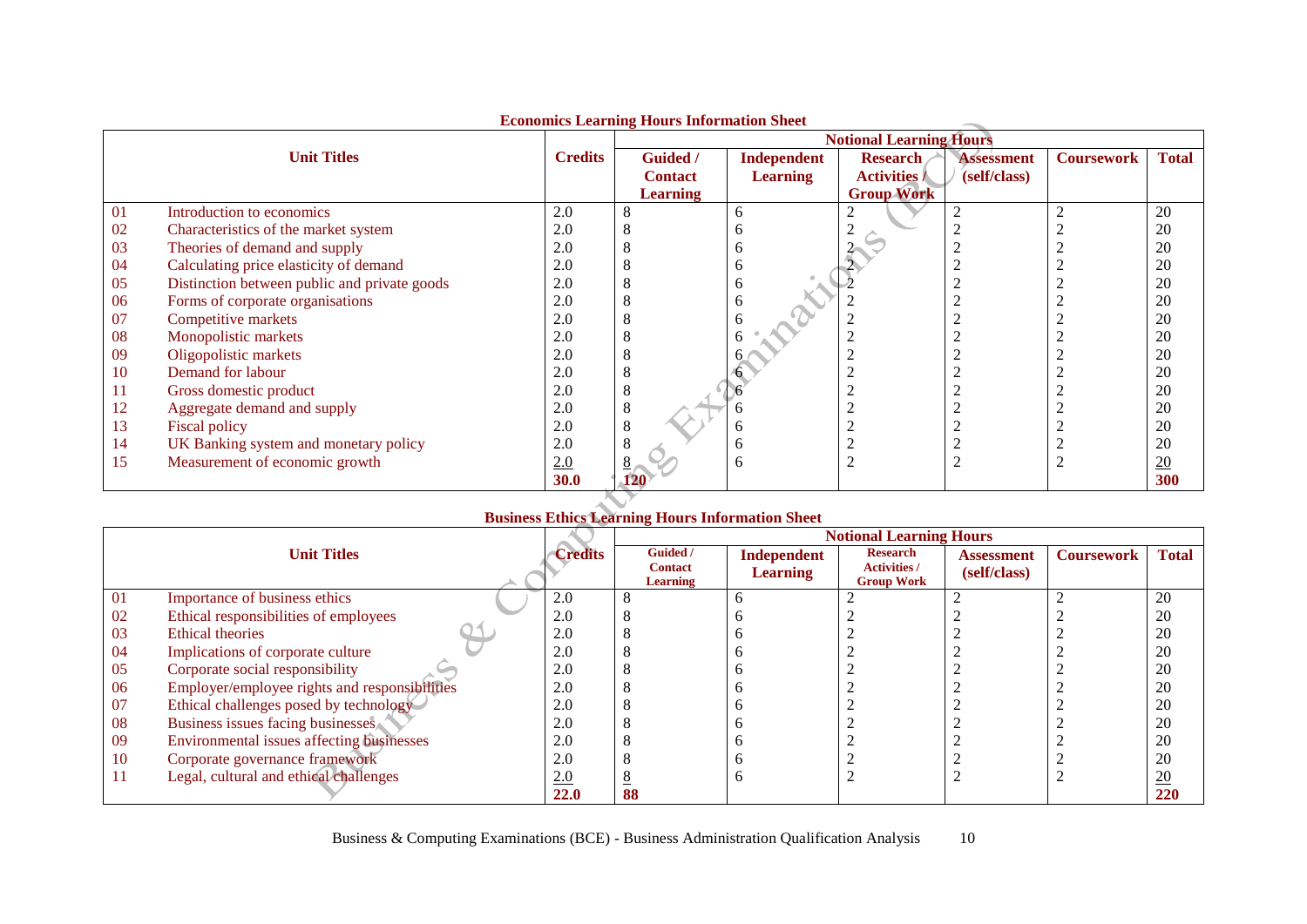#### **Level 6 Advanced Diploma in Business Administration & Database Technology (161 Credits)**

A Business Administration Programme can lead to many attractive career opportunities in today's competitive business world, and hundreds of companies are looking for highly-skilled professionals who can lead and supervise their teams. The Business Administration Programme is designed to provide a strong foundation of efficiency, problem solving, and leadership skills for the business setting. BCE Business Administration Programme incorporates database technology to suite today's ever needed requirements.

*Why does the Programme exists* – The objective of the Programme is to enhance the academic knowledge gained in the Level 5 Diploma in Business Administration & Computer Systems by introducing core business units. Today's world is competitive, hence learners have to be exposed to tougher topics in order to meet business challenges.

*How does it fits into the larger programme* – Successful companies are looking for strong leaders and managers to take on supervisory duties and responsibilities. A Business Administration Programme offer learners the opportunity to adopt and practice core skills for business growth, become leaders of an organisation, and develop key business processes for the organisation. In today's technology-driven world, it's become even more important for managers and executives to adapt to data management, hence BCE Advanced Business Programme include database technology.

*For who it was designed* – This Programme is designed for holders of Level 5 Diploma in Business Administration & Computer Systems or equivalent Programmes.

*How it will benefit learners* – More and more employers are looking for skilled professionals who can organise, develop, and lead the teams of an organisation and it is critical for these prospective managers and supervisors to have both interpersonal and technology skills in today's competitive business world.

#### *Units:*

- Management Information Systems (MIS) & SQL
- Human Resource Management
- Marketing Management
- Management Accounting
- Financial Management

**Management Information Systems & Database Technology** - MIS is the mechanism to ensure that information is available to the managers in the form they want it and when they need it. It is designed to support their work through providing relevant information for their decision-making. We are living in a time of great change and working in an Information Age. Managers have to assimilate masses of data, convert that data into information, form conclusions about that information and make decisions leading to the achievement of business objectives. For an organisation, information is as important resource as money, machinery and manpower. It is essential for the survival of the enterprise. Computer systems can clearly aid organisations in the processing of data into accurate, well presented, up-to-date and cost-effective information. Weather that information is also concise, relevant, timely and complete will depend largely on the capabilities of the people involved in its processing and selection.

The essential feature of **database technology** is that it provides an INTERNAL representation (model) of the EXTERNAL world of interest. Examples are the representation of a particular date/time/flight/aircraft in airline reservation or of item code/item description/quantity on hand/reorder level/reorder quantity in a stock control system. *Why is it important?* Business in much of the world depends on database technology; from the behind the scenes designs to practical implementation using software programs like Oracle, Windows SQL Server, Ingress, SAP and Sybase. For example: *Finance:* the UK clearing banks have calculated that if their database systems were removed it would take every person in UK working 24 hours per day, 7 days per week to process all the financial transactions manually. The London Stock Exchange relies on computer systems for recording buying and selling of stock which happens very quickly and in large quantities. The amount of money involved in these transactions is enormous. *Transport:* All airlines use online seat reservation systems and have systems for scheduling aircraft, for building and maintaining timetables, for handling the in-flight catering and for mechanical servicing of the planes. Similar systems exist for rail, sea and road transport. They all use database technology extensively. *Utilities:* major utilities (water, electricity, gas) all have generation/distribution systems based on database technology. *Resources:* The mineral exploration/extraction companies, and governments who regulate them (especially for oil exploration/extraction) have extensive databases which have complex data structures (usually including GIS (Geographical Information System)) components. *Production engineering:*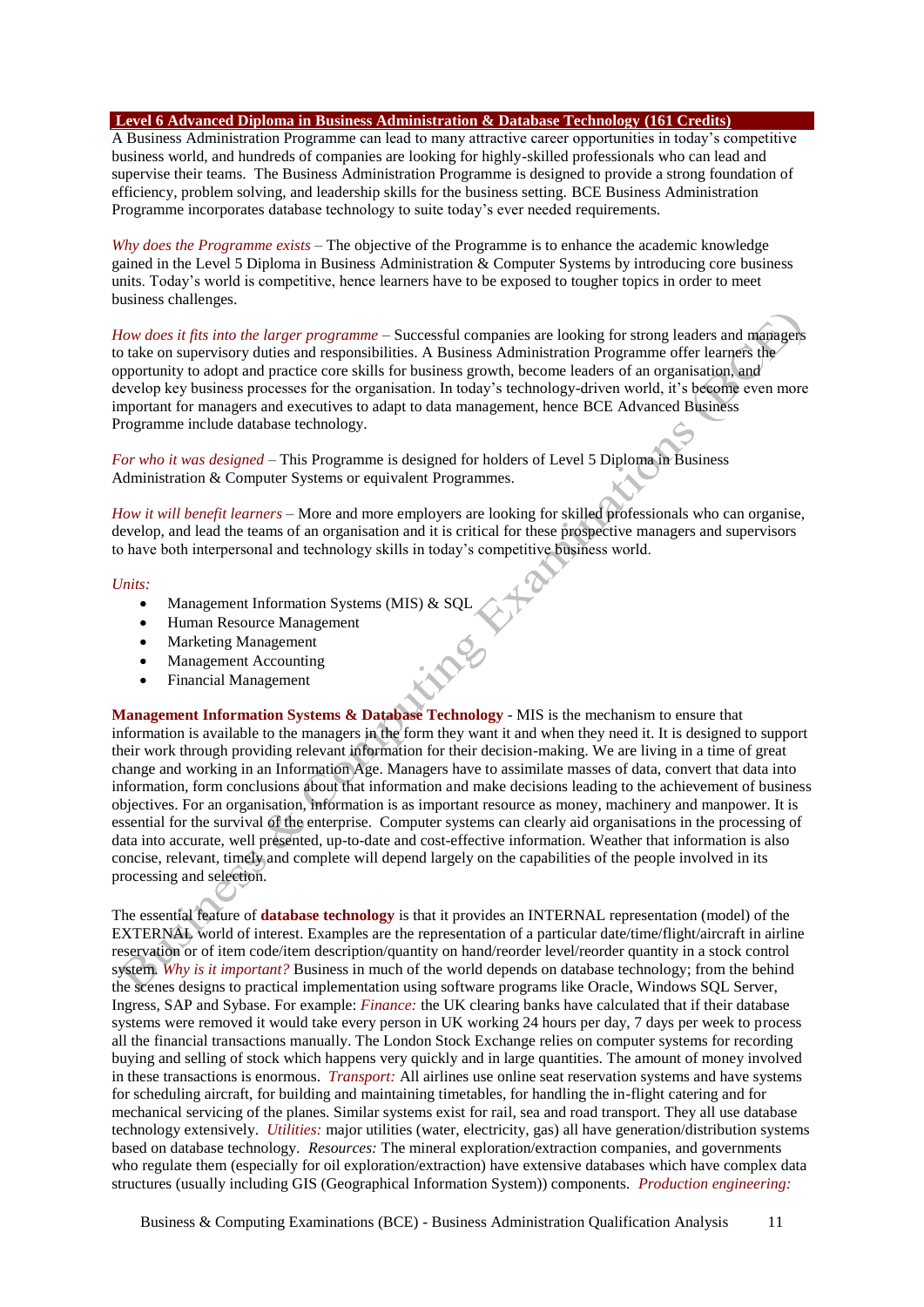from scheduling workflow through the production lines of machines to stock control and order processing, database technology underpins all activity in this area. *Environment:* protection and control of the environment by government agencies depend heavily on database systems with GIS facilities, together with databases of toxic substances and clean-up recommendations. *Tourism:* hotel systems and local tourist attractions, information and booking facilities rely on database systems, and the major package tour operators have extensive databases for holiday planning and booking, together with financial systems for payment and invoicing. *Leisure:* the entertainment industry uses database systems extensively for theatre, concert and cinema ticket bookings. *Culture:* museums, art galleries, history exhibitions - all utilise database technology (and especially multimedia database technology) for cataloguing their collections and recording access to them. *Education:* Programmes, materials, and assessment all rely heavily on database technology in all sectors of education. Increasingly the linking of database technology with hypermedia delivery systems allows courseware to be maintained up-to-date and delivered to the consumer. *Healthcare:* healthcare has long relied on database technology to schedule hospital beds or appointments at clinics or doctor's surgery. *Government administration* would be paralysed without database technology; the collection of taxes and the payment of social security benefits depend totally on database technology. *Retail:* the major retail stores utilise database technology in stock control and PoS (Point of Sale) systems. Modern retailers use advanced data mining techniques to determine trends in sales and consumer preference to optimise stock control, retail performance, customer convenience and profit.

**Human Resource Management** – every organisation wants to attract the most qualified employees and match them to jobs for which they are best suited. However, many enterprises are too large to permit close contact between top management and employees. Human resources, training, and labour relations managers and specialists provide this connection. In the past, these workers performed the administrative function of an organisation, such as handling recruiting, interviewing, and hiring new staff in accordance with policies established by top management. Today's human resource workers manage these tasks, but, increasingly, they also consult with top executives regarding strategic planning. They have moved from behind the-scenes staff work to leading the company in suggesting and changing policies.

**Marketing Management** – Marketing include the processes by which businesses introduce their goods, services, and ideas to potential purchasers and exchange them for value. It is one of the core elements in the entrepreneurial private enterprise system. Marketing management provide learners with opportunities to examine the nature and role of marketing in local and global contexts. Learners gain an understanding of the need for good customer relations and of how this attitude drives the economic system in internationally. Why is Marketing important? (i) Marketing generates awareness. Word-of-mouth advertising can be extremely important when developing a publicity campaign. Recent surveys suggest that 90% of consumers trust word-ofmouth suggestions. (ii) 88% of people are likely to pass information about services and products to friends, and 87% will pass information to family. These numbers speak to the effectiveness of word-of-mouth campaigns. When people believe in a product or service they will promote and support that product or service. (iii) Marketing a service through radio and television allow consumers to visualise scenarios which seem more real and applicable to their lives. (iv) Marketing creates brand awareness.

**Management Accounting** – Management Accounting is the internal business building role of accounting and finance professionals who work inside organisations. These professionals are involved in designing and evaluating business processes, budgeting and forecasting, implementing and monitoring internal controls, and analysing, synthesising, and aggregating information—to help drive economic value. Management accountants are valued business partners, directly supporting an organisation's strategic goals. With a renewed emphasis on good internal controls and sound financial reporting, the role of the management accountant is more important than ever.

**Financial Management** – Financial Management is the management of the finances of a business / organisation in order to achieve financial objectives. Financial management is the system by which the financial aspects of an organisation's business are directed and controlled to support the organisation's goals.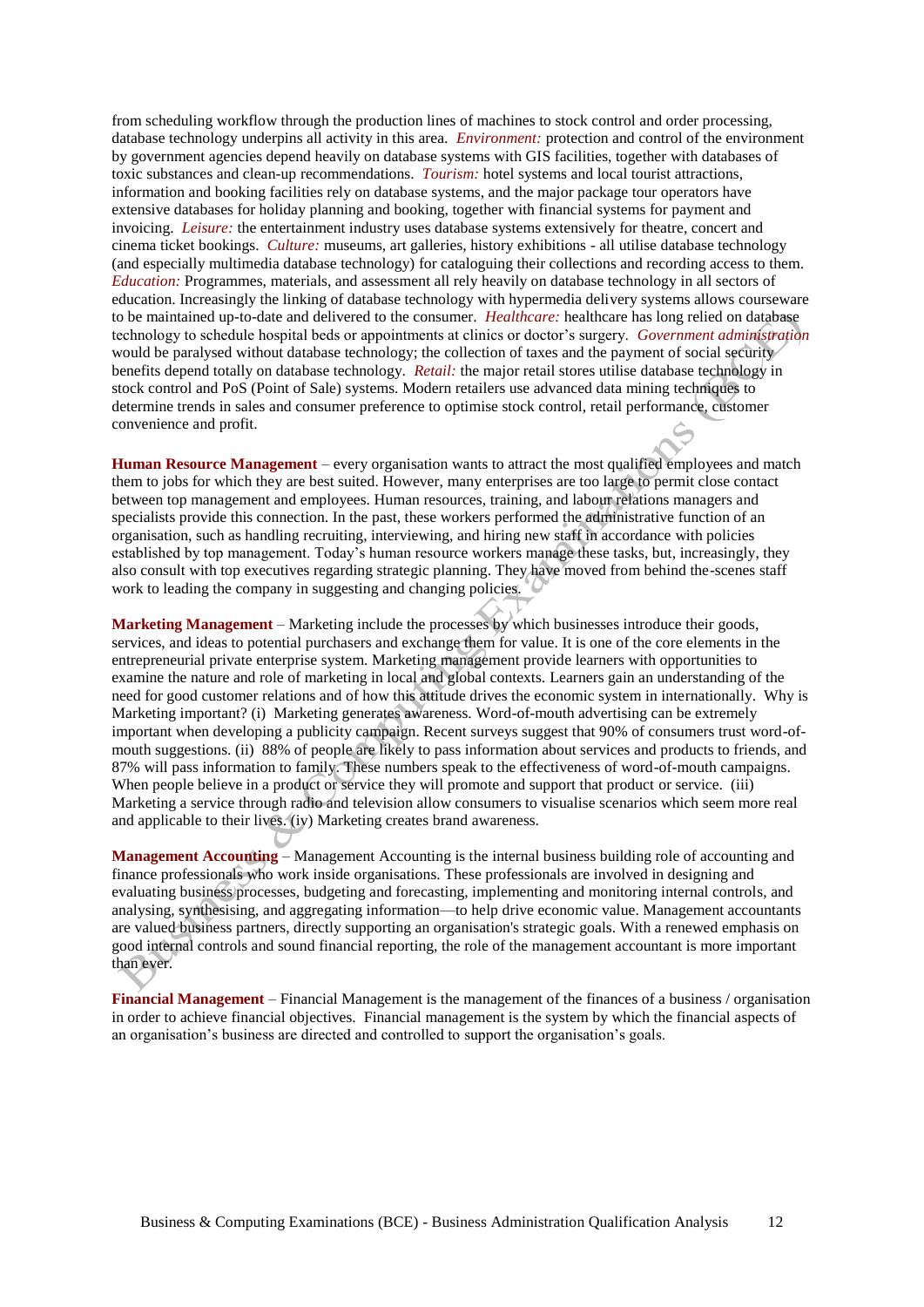| Unit                               | <b>Pre-requisite</b>  | <b>Core-requisite</b>             | <b>Guided</b><br><b>Learning</b><br><b>Hours</b> | <b>Number</b><br>of<br><b>Credits</b> |
|------------------------------------|-----------------------|-----------------------------------|--------------------------------------------------|---------------------------------------|
| Management                         | General database      | A pass or better in Diploma in    | 500                                              | 50                                    |
| Information Systems &              | knowledge             | Business Administration or        |                                                  |                                       |
| SQL                                |                       | equivalence.                      |                                                  |                                       |
| Human Resource                     | Knowledge of business | A pass or better in Diploma in    | 200                                              | 20                                    |
| Management                         | organisational        | Business Administration or        |                                                  |                                       |
|                                    | terminology.          | equivalence.                      |                                                  |                                       |
| <b>Marketing Management</b>        | Knowledge of business | A pass or better in Diploma in    | 260                                              | 26                                    |
|                                    | organisation          | Business Administration or        |                                                  |                                       |
|                                    |                       | equivalence.                      |                                                  |                                       |
| Management                         | Knowledge of          | A pass or better in Diploma in    | 240                                              | 24                                    |
| Accounting                         | accounting            | Business Administration or        |                                                  |                                       |
|                                    | terminology.          | equivalence.                      |                                                  |                                       |
| <b>Financial Management</b>        | Knowledge of          | A pass or better in Diploma in    | 200                                              | 20                                    |
|                                    | accounting            | <b>Business Administration or</b> |                                                  |                                       |
|                                    | terminology.          | equivalence.                      |                                                  |                                       |
| Coursework (Project) for all units | 210                   | 21                                |                                                  |                                       |

| <b>Rules of combination:</b> | All units are mandatory |
|------------------------------|-------------------------|
| <b>Age Group:</b>            | $19+$                   |
| <b>Programme Type:</b>       | Vendor/Industry         |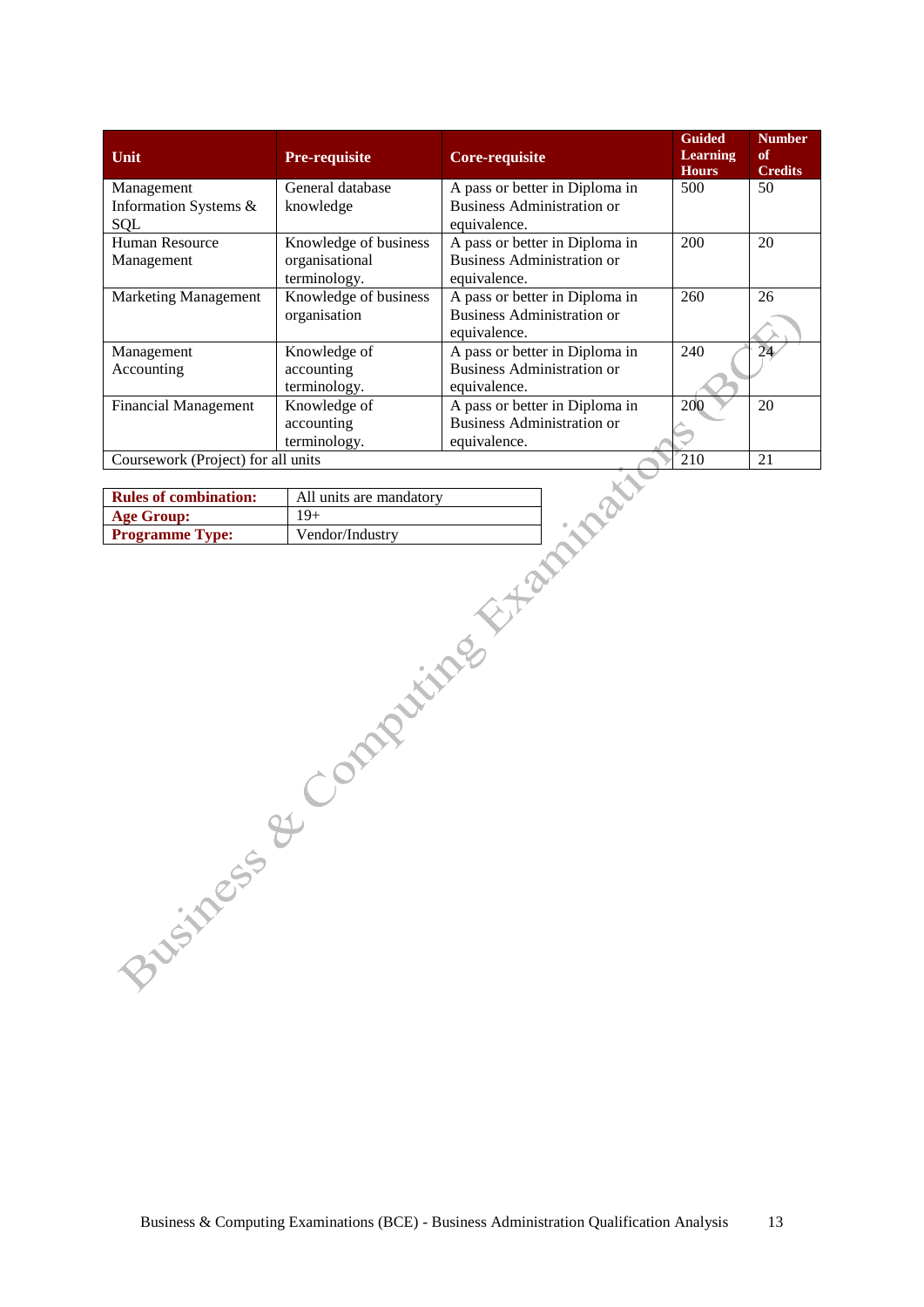| <b>Unit Titles</b>                       |                                                      | <b>Credits</b> | <b>Notional Learning Hours</b> |                 |                     |                                  |                   |                        |
|------------------------------------------|------------------------------------------------------|----------------|--------------------------------|-----------------|---------------------|----------------------------------|-------------------|------------------------|
|                                          |                                                      |                | Guided /                       | Independent     | <b>Research</b>     | <b>Assessment</b>                | <b>Coursework</b> | <b>Total</b>           |
|                                          |                                                      |                | <b>Contact</b>                 | <b>Learning</b> | <b>Activities</b> / | (self/class)                     |                   |                        |
|                                          |                                                      |                | Learning                       |                 | <b>Group Work</b>   |                                  |                   |                        |
| 01                                       | Development and management of information system     | 2.0            | 8                              | 6               | $\overline{2}$      | $\overline{c}$                   | $\overline{2}$    | 20                     |
| 02                                       | Processing information                               | 2.0<br>2.0     |                                | 6               |                     | $\overline{c}$                   |                   | 20                     |
| 03                                       | Computer networks                                    |                |                                | 6               |                     |                                  |                   | 20                     |
| 04                                       | Computer security                                    |                |                                | 6               |                     | $\overline{2}$                   |                   | 20                     |
| 05                                       | Database transactions                                |                |                                | 6               |                     | $\overline{c}$                   |                   | 20                     |
| 06                                       | Data integration                                     |                |                                | 6               |                     | $\overline{c}$                   | ◠                 | 20                     |
| 07                                       | Decision support systems                             |                |                                |                 |                     | $\overline{c}$                   |                   | 20                     |
|                                          | 08<br>Creating competitive advantages through IT     |                | 8                              | 6               |                     | $\overline{c}$                   |                   | 20                     |
|                                          | <b>Building information systems</b><br>09            |                |                                |                 |                     | $\overline{2}$                   |                   | 20                     |
|                                          | Management Information System roles<br>10            |                | 8                              |                 |                     | $\overline{c}$                   |                   | 20                     |
| Information Technology and society<br>11 |                                                      | 2.0            | $\underline{8}$                |                 | $\overline{2}$      | $\overline{2}$                   | $\overline{c}$    | 20                     |
|                                          |                                                      | 22.0           | 88                             |                 |                     |                                  |                   | 220                    |
| <b>Oracle SQL</b>                        |                                                      |                |                                |                 |                     |                                  |                   |                        |
| 01                                       | Relational database model                            | 2.0<br>2.0     | 8                              |                 | $\overline{2}$      | $\overline{2}$                   |                   | 20                     |
|                                          | 02<br>Using SELECT statement                         |                |                                | 6               |                     | $\overline{2}$                   |                   | 20                     |
| 03                                       | Using the WHERE clause                               |                |                                | 6               |                     | $\overline{2}$                   |                   | 20                     |
| 04                                       | Using functions in SQL                               |                |                                | 6               |                     | $\overline{c}$<br>$\Omega$       |                   | 20                     |
| 05                                       | Group functions in SQL                               |                |                                | 6               |                     | ∠                                |                   | 20                     |
| Creating and altering tables<br>06       |                                                      | 2.0            |                                | 6               |                     | $\overline{2}$                   |                   | 20                     |
| Data integrity constraints<br>07         |                                                      | 2.0<br>2.0     |                                | 6               |                     | $\overline{2}$                   |                   | 20                     |
| 08                                       | System and object privileges                         |                |                                | 6               |                     | $\overline{2}$                   |                   | 20                     |
|                                          |                                                      |                |                                | 6               |                     | $\overline{2}$                   |                   | 20                     |
| 09<br>Data constraints                   |                                                      | 2.0<br>2.0     |                                | 6               |                     | $\overline{2}$                   |                   | 20                     |
|                                          | Update command, commit and rollback statements<br>10 |                |                                | 6               |                     | $\overline{2}$                   |                   | 20                     |
| With read only effects<br>11             |                                                      | 2.0<br>2.0     |                                | 6               |                     | $\overline{2}$<br>$\overline{2}$ |                   | 20<br>20               |
| 12<br>Creating sequence                  |                                                      |                |                                | 6               |                     |                                  |                   |                        |
| 13                                       | Authentication and create session privileges         | 2.0            |                                | 6               | $\overline{2}$      | $\overline{c}$<br>$\overline{2}$ |                   | 20                     |
| 14                                       | Reports and formatting output                        | 2.0<br>28.0    | 8<br>112                       | 6               |                     |                                  | $\overline{2}$    | $\overline{20}$<br>280 |
|                                          |                                                      |                |                                |                 |                     |                                  |                   |                        |

**Management Information System & SQL Learning Hours Information Sheet**

**Human Resource Management Learning Hours Information Sheet**

[see Diploma in Human Resources]

**Marketing Management Learning Hours Information Sheet** [see Diploma in Marketing]